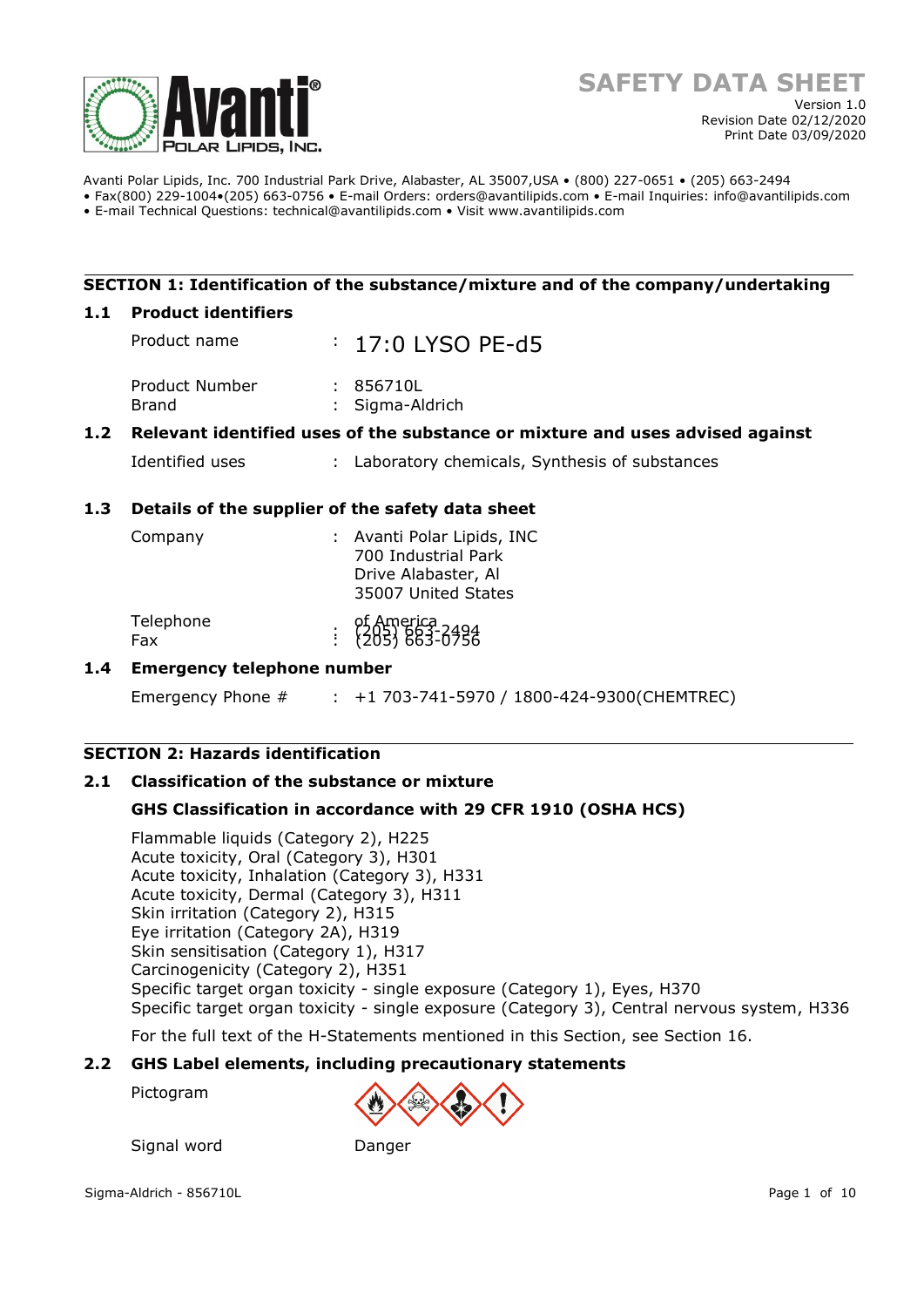| Hazard statement(s)                              |                                                                                                                           |
|--------------------------------------------------|---------------------------------------------------------------------------------------------------------------------------|
| H <sub>225</sub><br>$H301 + H311 + H331$<br>H315 | Highly flammable liquid and vapour.<br>Toxic if swallowed, in contact with skin or if inhaled.<br>Causes skin irritation. |
| H317                                             | May cause an allergic skin reaction.                                                                                      |
| H319                                             | Causes serious eye irritation.                                                                                            |
| H336                                             | May cause drowsiness or dizziness.                                                                                        |
| H351                                             | Suspected of causing cancer.                                                                                              |
| H370                                             | Causes damage to organs (Eyes).                                                                                           |
| Precautionary statement(s)                       |                                                                                                                           |
| P201                                             | Obtain special instructions before use.                                                                                   |
| P202                                             | Do not handle until all safety precautions have been read and                                                             |
|                                                  | understood.                                                                                                               |
| P210                                             | Keep away from heat/sparks/open flames/hot surfaces. No                                                                   |
| P233                                             | smoking.                                                                                                                  |
| P240                                             | Keep container tightly closed.<br>Ground/bond container and receiving equipment.                                          |
| P241                                             | Use explosion-proof electrical/ ventilating/ lighting equipment.                                                          |
| P242                                             | Use only non-sparking tools.                                                                                              |
| P243                                             | Take precautionary measures against static discharge.                                                                     |
| P260                                             | Do not breathe dust/ fume/ gas/ mist/ vapours/ spray.                                                                     |
| P264                                             | Wash skin thoroughly after handling.                                                                                      |
| P270                                             | Do not eat, drink or smoke when using this product.                                                                       |
| P271                                             | Use only outdoors or in a well-ventilated area.                                                                           |
| P272                                             | Contaminated work clothing must not be allowed out of the<br>workplace.                                                   |
| P280                                             | Wear protective gloves/ protective clothing/ eye protection/ face<br>protection.                                          |
| $P301 + P310 + P330$                             | IF SWALLOWED: Immediately call a POISON CENTER/doctor.<br>Rinse mouth.                                                    |
| $P303 + P361 + P353$                             | IF ON SKIN (or hair): Take off immediately all contaminated<br>clothing. Rinse skin with water/shower.                    |
| $P304 + P340 + P311$                             | IF INHALED: Remove person to fresh air and keep comfortable                                                               |
|                                                  | for breathing. Call a POISON CENTER/doctor.                                                                               |
| $P305 + P351 + P338$                             | IF IN EYES: Rinse cautiously with water for several minutes.                                                              |
|                                                  | Remove contact lenses, if present and easy to do. Continue<br>rinsing.                                                    |
| $P307 + P311$                                    | IF exposed: Call a POISON CENTER or doctor/ physician.                                                                    |
| $P333 + P313$                                    | If skin irritation or rash occurs: Get medical advice/ attention.                                                         |
| $P337 + P313$                                    | If eye irritation persists: Get medical advice/ attention.                                                                |
| P362                                             | Take off contaminated clothing and wash before reuse.                                                                     |
| $P370 + P378$                                    | In case of fire: Use dry sand, dry chemical or alcohol-resistant<br>foam to extinguish.                                   |
| $P403 + P233$                                    | Store in a well-ventilated place. Keep container tightly closed.                                                          |
| $P403 + P235$                                    | Store in a well-ventilated place. Keep cool.                                                                              |
| P405                                             | Store locked up.                                                                                                          |
| P501                                             | Dispose of contents/ container to an approved waste disposal<br>plant.                                                    |

# **2.3 Hazards not otherwise classified (HNOC) or not covered by GHS** - none

# **SECTION 3: Composition/information on ingredients**

# **3.2 Mixtures**

| ----------<br>ponent | - -<br>$- - - - - -$<br>ulcation.<br>JI GOO!! | ----------<br>+ at IV.<br>and the contract of the contract of |
|----------------------|-----------------------------------------------|---------------------------------------------------------------|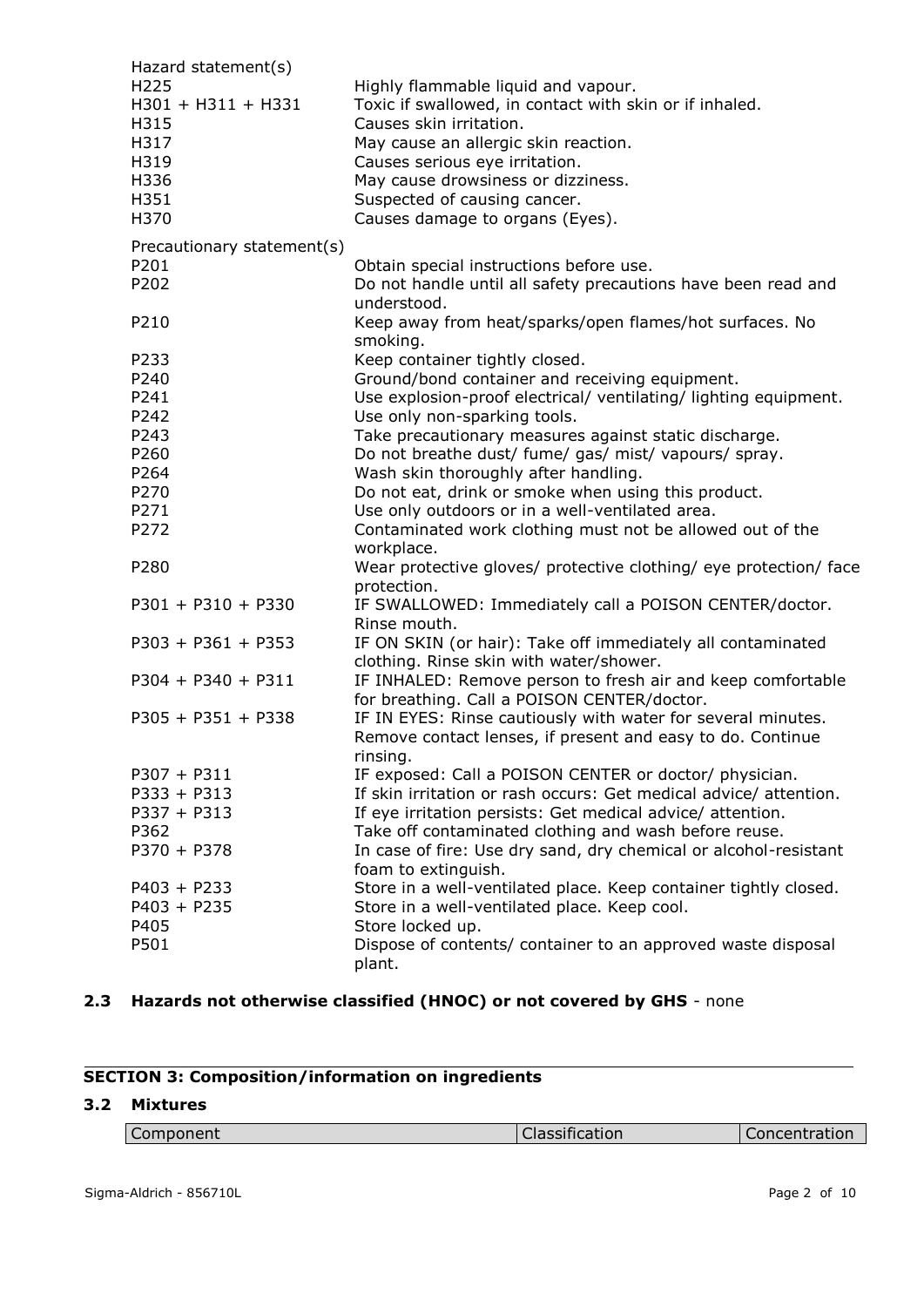| <b>Methylene chloride</b>                                      |                                                |                                                                                                                                               |                        |  |  |
|----------------------------------------------------------------|------------------------------------------------|-----------------------------------------------------------------------------------------------------------------------------------------------|------------------------|--|--|
| CAS-No.<br>EC-No.<br>Index-No.                                 | $75-09-2$<br>200-838-9<br>$602 - 004 - 00 - 3$ | Skin Irrit. 2; Eye Irrit. 2A; $\parallel$<br>Carc. 2; STOT SE 3; H315,<br>H319, H351, H336<br>Concentration limits:<br>20 %: STOT SE 3, H336; | $>= 30 - 50$<br>$\%$   |  |  |
| <b>Methanol</b>                                                |                                                |                                                                                                                                               |                        |  |  |
| CAS-No.                                                        | $67 - 56 - 1$                                  | Flam. Liq. 2; Acute Tox. 3;                                                                                                                   | $>= 30 - 50$           |  |  |
| EC-No.                                                         | 200-659-6                                      | STOT SE 1; H225, H301,                                                                                                                        | $\%$                   |  |  |
| Index-No.                                                      | $603 - 001 - 00 - X$                           | H331, H311, H370                                                                                                                              |                        |  |  |
| Registration                                                   | 01-2119433307-44-                              |                                                                                                                                               |                        |  |  |
| number                                                         | XXXX                                           |                                                                                                                                               |                        |  |  |
| 1-heptadecanoyl-2-hydroxy-sn-glycero(d5)-3-phosphoethanolamine |                                                |                                                                                                                                               |                        |  |  |
| CAS-No.                                                        | 2342575-10-2                                   | Eye Irrit. 2A; Skin Sens.<br>1; Aquatic Acute 1; H319,<br>H317, H400                                                                          | $>= 0.1 - < 1$<br>$\%$ |  |  |

For the full text of the H-Statements mentioned in this Section, see Section 16.

# **SECTION 4: First aid measures**

#### **4.1 Description of first aid measures**

#### **General advice**

Consult a physician. Show this safety data sheet to the doctor in attendance.

#### **If inhaled**

If breathed in, move person into fresh air. If not breathing, give artificial respiration. Consult a physician.

#### **In case of skin contact**

Wash off with soap and plenty of water. Take victim immediately to hospital. Consult a physician.

#### **In case of eye contact**

Rinse thoroughly with plenty of water for at least 15 minutes and consult a physician.

#### **If swallowed**

Do NOT induce vomiting. Never give anything by mouth to an unconscious person. Rinse mouth with water. Consult a physician.

#### **4.2 Most important symptoms and effects, both acute and delayed**

The most important known symptoms and effects are described in the labelling (see section 2.2) and/or in section 11

## **4.3 Indication of any immediate medical attention and special treatment needed** No data available

## **SECTION 5: Firefighting measures**

#### **5.1 Extinguishing media**

#### **Suitable extinguishing media** Dry powder Dry sand

**Unsuitable extinguishing media** Do NOT use water jet.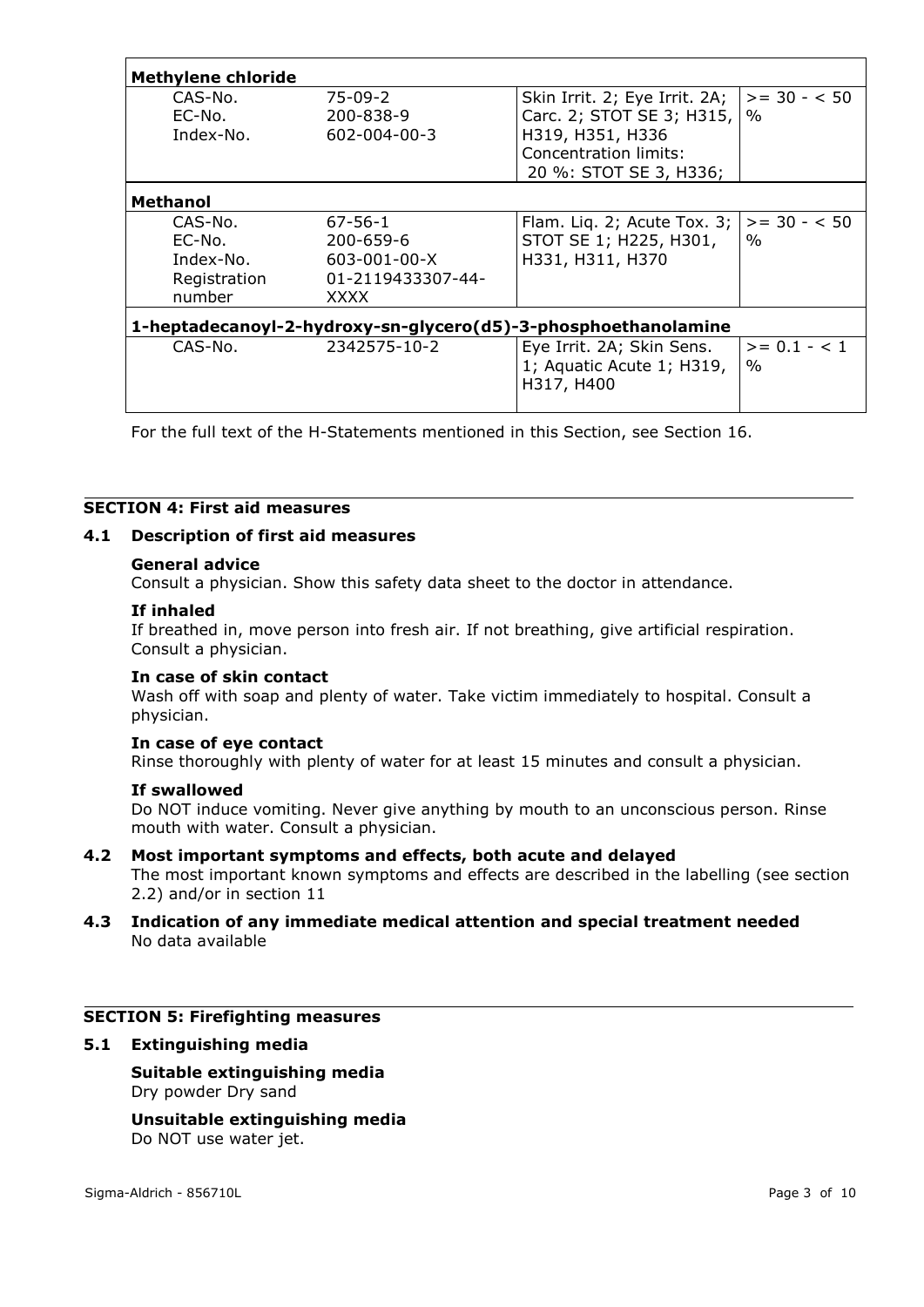- **5.2 Special hazards arising from the substance or mixture** Carbon oxides, Hydrogen chloride gas
- **5.3 Advice for firefighters** Wear self-contained breathing apparatus for firefighting if necessary.
- **5.4 Further information** Use water spray to cool unopened containers.

## **SECTION 6: Accidental release measures**

**6.1 Personal precautions, protective equipment and emergency procedures** Wear respiratory protection. Avoid breathing vapours, mist or gas. Ensure adequate ventilation. Remove all sources of ignition. Evacuate personnel to safe areas. Beware of vapours accumulating to form explosive concentrations. Vapours can accumulate in low areas.

For personal protection see section 8.

- **6.2 Environmental precautions** Prevent further leakage or spillage if safe to do so. Do not let product enter drains.
- **6.3 Methods and materials for containment and cleaning up** Contain spillage, and then collect with non-combustible absorbent material, (e.g. sand, earth, diatomaceous earth, vermiculite) and place in container for disposal according to local / national regulations (see section 13).
- **6.4 Reference to other sections** For disposal see section 13.

## **SECTION 7: Handling and storage**

## **7.1 Precautions for safe handling**

Avoid contact with skin and eyes. Avoid inhalation of vapour or mist. Use explosion-proof equipment.Keep away from sources of ignition - No smoking.Take measures to prevent the build up of electrostatic charge. For precautions see section 2.2.

## **7.2 Conditions for safe storage, including any incompatibilities**

Keep container tightly closed in a dry and well-ventilated place. Containers which are opened must be carefully resealed and kept upright to prevent leakage.

Recommended storage temperature -20 °C Storage class (TRGS 510): 3: Flammable liquids

## **7.3 Specific end use(s)**

Apart from the uses mentioned in section 1.2 no other specific uses are stipulated

## **SECTION 8: Exposure controls/personal protection**

#### **8.1 Control parameters**

## **Components with workplace control parameters**

| Component             | CAS-No.   | Value                                                      | Control<br>parameters | <b>Basis</b>                               |
|-----------------------|-----------|------------------------------------------------------------|-----------------------|--------------------------------------------|
| Methylene<br>chloride | $75-09-2$ | TWA                                                        | 50 ppm                | USA. ACGIH Threshold Limit<br>Values (TLV) |
|                       | Remarks   | Central Nervous System impairment<br>Carboxyhemoglobinemia |                       |                                            |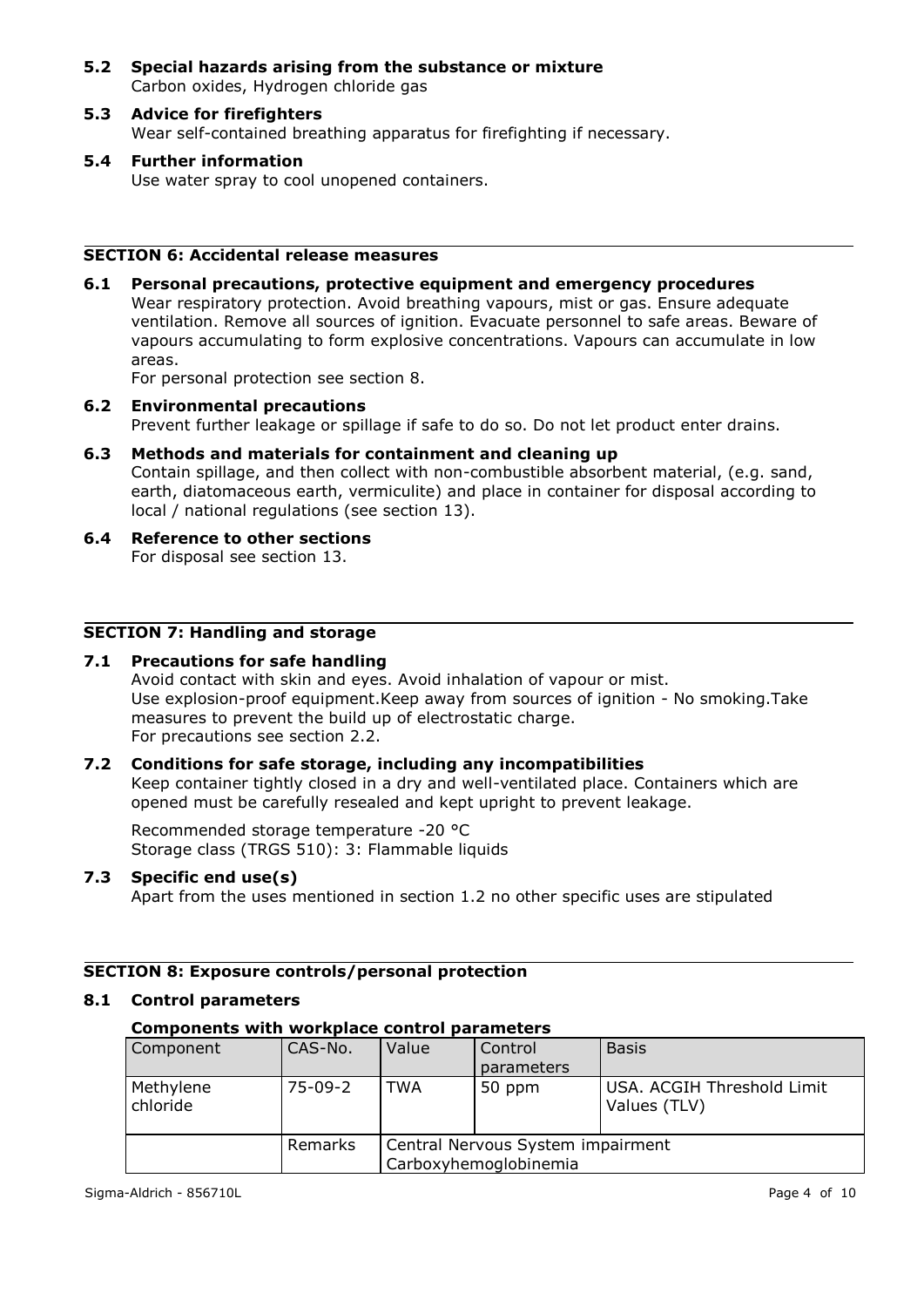|          |               | humans<br>1910.1052<br>See Appendix A<br><b>PEL</b><br>1910.1052                                                                                                                                                                                                                                                                                                                                                                             | or Indices (see BEI® section)<br>Potential Occupational Carcinogen<br>25 ppm                 | Substances for which there is a Biological Exposure Index<br>Confirmed animal carcinogen with unknown relevance to<br>Substance listed; for more information see OSHA document<br><b>OSHA Specifically Regulated</b><br>Chemicals/Carcinogens                                                                                                                                                                                                                    |  |
|----------|---------------|----------------------------------------------------------------------------------------------------------------------------------------------------------------------------------------------------------------------------------------------------------------------------------------------------------------------------------------------------------------------------------------------------------------------------------------------|----------------------------------------------------------------------------------------------|------------------------------------------------------------------------------------------------------------------------------------------------------------------------------------------------------------------------------------------------------------------------------------------------------------------------------------------------------------------------------------------------------------------------------------------------------------------|--|
|          |               | This section applies to all occupational exposures to<br>methylene chloride (MC), Chemical Abstracts Service<br>Registry Number 75-09-2, in general industry, construction<br>and shipyard employment.<br>Methylene chloride (MC) means an organic compound with<br>chemical formula, CH2Cl2. Its Chemical Abstracts Service<br>Registry Number is 75-09-2. Its molecular weight is 84.9<br>g/mole<br>OSHA specifically regulated carcinogen |                                                                                              |                                                                                                                                                                                                                                                                                                                                                                                                                                                                  |  |
|          |               | <b>STEL</b>                                                                                                                                                                                                                                                                                                                                                                                                                                  | $125$ ppm                                                                                    | <b>OSHA Specifically Regulated</b><br>Chemicals/Carcinogens                                                                                                                                                                                                                                                                                                                                                                                                      |  |
|          |               | 1910.1052<br>g/mole<br>See Table Z-2<br><b>STEL</b>                                                                                                                                                                                                                                                                                                                                                                                          | and shipyard employment.<br>OSHA specifically regulated carcinogen<br>$125$ ppm<br>435 mg/m3 | This section applies to all occupational exposures to<br>methylene chloride (MC), Chemical Abstracts Service<br>Registry Number 75-09-2, in general industry, construction<br>Methylene chloride (MC) means an organic compound with<br>chemical formula, CH2Cl2. Its Chemical Abstracts Service<br>Registry Number is 75-09-2. Its molecular weight is 84.9<br>California permissible exposure<br>limits for chemical<br>contaminants (Title 8, Article<br>107) |  |
|          |               | see section 5202                                                                                                                                                                                                                                                                                                                                                                                                                             |                                                                                              |                                                                                                                                                                                                                                                                                                                                                                                                                                                                  |  |
|          |               | PEL                                                                                                                                                                                                                                                                                                                                                                                                                                          | 25 ppm<br>87 mg/m3                                                                           | California permissible exposure<br>limits for chemical<br>contaminants (Title 8, Article<br>107)                                                                                                                                                                                                                                                                                                                                                                 |  |
|          |               | see section 5202                                                                                                                                                                                                                                                                                                                                                                                                                             |                                                                                              |                                                                                                                                                                                                                                                                                                                                                                                                                                                                  |  |
| Methanol | $67 - 56 - 1$ | <b>TWA</b>                                                                                                                                                                                                                                                                                                                                                                                                                                   | $200$ ppm                                                                                    | USA. ACGIH Threshold Limit<br>Values (TLV)                                                                                                                                                                                                                                                                                                                                                                                                                       |  |
|          |               | Headache<br>Nausea<br><b>Dizziness</b><br>Eye damage<br><b>STEL</b>                                                                                                                                                                                                                                                                                                                                                                          | or Indices (see BEI® section)<br>Danger of cutaneous absorption<br>$250$ ppm                 | Substances for which there is a Biological Exposure Index<br>USA. ACGIH Threshold Limit                                                                                                                                                                                                                                                                                                                                                                          |  |
|          |               | Headache                                                                                                                                                                                                                                                                                                                                                                                                                                     |                                                                                              | Values (TLV)                                                                                                                                                                                                                                                                                                                                                                                                                                                     |  |
|          |               | Nausea                                                                                                                                                                                                                                                                                                                                                                                                                                       |                                                                                              |                                                                                                                                                                                                                                                                                                                                                                                                                                                                  |  |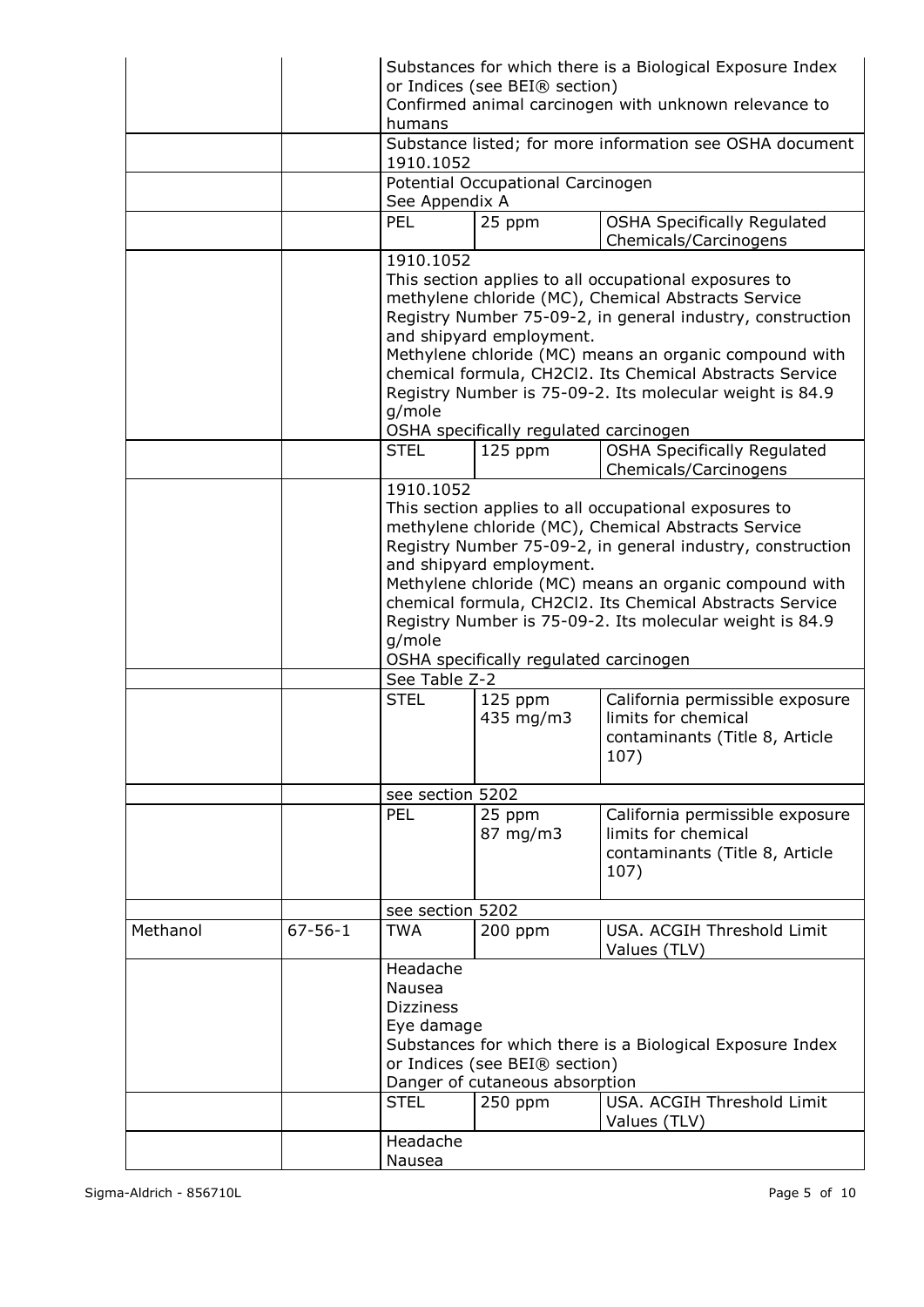| <b>Dizziness</b><br>Eye damage<br>Substances for which there is a Biological Exposure Index<br>or Indices (see BEI® section)<br>Danger of cutaneous absorption |                                    |                                                                                                  |  |
|----------------------------------------------------------------------------------------------------------------------------------------------------------------|------------------------------------|--------------------------------------------------------------------------------------------------|--|
| <b>TWA</b>                                                                                                                                                     | $200$ ppm<br>260 mg/m3             | USA, NIOSH Recommended<br><b>Exposure Limits</b>                                                 |  |
|                                                                                                                                                                | Potential for dermal absorption    |                                                                                                  |  |
| <b>ST</b>                                                                                                                                                      | $250$ ppm<br>325 mg/m3             | USA. NIOSH Recommended<br><b>Exposure Limits</b>                                                 |  |
|                                                                                                                                                                | Potential for dermal absorption    |                                                                                                  |  |
| <b>TWA</b>                                                                                                                                                     | $200$ ppm<br>260 mg/m3             | USA. Occupational Exposure<br>Limits (OSHA) - Table Z-1<br>Limits for Air Contaminants           |  |
|                                                                                                                                                                | The value in mg/m3 is approximate. |                                                                                                  |  |
| C                                                                                                                                                              | 1,000 ppm                          | California permissible exposure<br>limits for chemical<br>contaminants (Title 8, Article<br>107) |  |
| Skin                                                                                                                                                           |                                    |                                                                                                  |  |
| PEL                                                                                                                                                            | $200$ ppm<br>260 mg/m3             | California permissible exposure<br>limits for chemical<br>contaminants (Title 8, Article<br>107) |  |
| <b>Skin</b>                                                                                                                                                    |                                    |                                                                                                  |  |
| <b>STEL</b>                                                                                                                                                    | 250 ppm<br>325 mg/m3               | California permissible exposure<br>limits for chemical<br>contaminants (Title 8, Article<br>107) |  |
| Skin                                                                                                                                                           |                                    |                                                                                                  |  |

## **Biological occupational exposure limits**

| Component             | CAS-No.       | Parameters                              | Value     | Biological<br>specimen                                   | <b>Basis</b>                                                    |
|-----------------------|---------------|-----------------------------------------|-----------|----------------------------------------------------------|-----------------------------------------------------------------|
| Methylene<br>chloride | $75-09-2$     | Dichloromet $ 0.3 \text{ mg}/1$<br>hane |           | Urine                                                    | ACGIH -<br><b>Biological</b><br><b>Exposure Indices</b><br>BEI) |
|                       | Remarks       |                                         |           | End of shift (As soon as possible after exposure ceases) |                                                                 |
| Methanol              | $67 - 56 - 1$ | Methanol                                | $15$ mg/l | Urine                                                    | ACGIH -<br><b>Biological</b><br><b>Exposure Indices</b><br>BEI) |
|                       |               |                                         |           | End of shift (As soon as possible after exposure ceases) |                                                                 |

## **8.2 Exposure controls**

## **Appropriate engineering controls**

Avoid contact with skin, eyes and clothing. Wash hands before breaks and immediately after handling the product.

## **Personal protective equipment**

## **Eye/face protection**

Face shield and safety glasses Use equipment for eye protection tested and approved under appropriate government standards such as NIOSH (US) or EN 166(EU).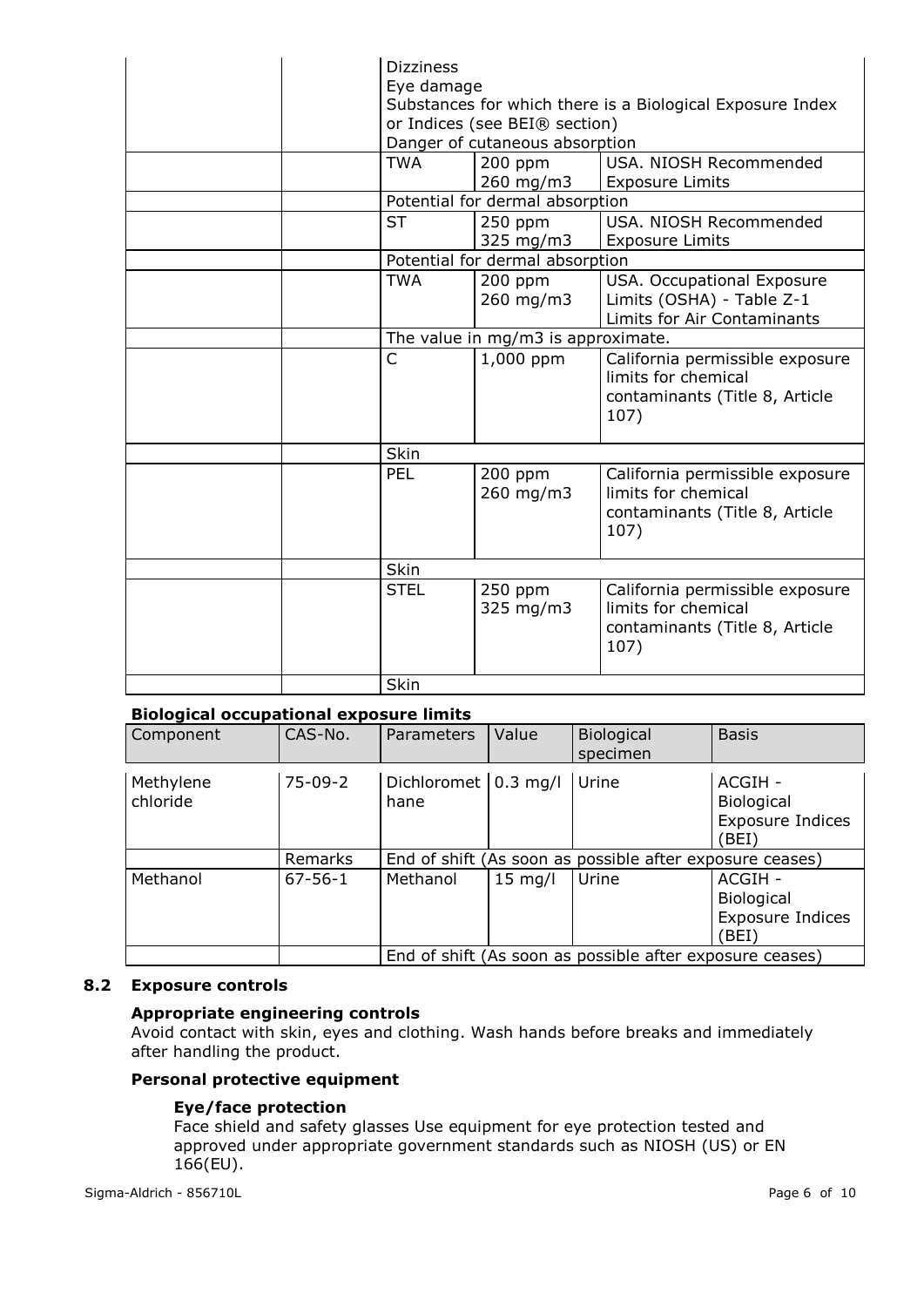## **Skin protection**

Handle with gloves. Gloves must be inspected prior to use. Use proper glove removal technique (without touching glove's outer surface) to avoid skin contact with this product. Dispose of contaminated gloves after use in accordance with applicable laws and good laboratory practices. Wash and dry hands.

#### **Body Protection**

Complete suit protecting against chemicals, Flame retardant antistatic protective clothing., The type of protective equipment must be selected according to the concentration and amount of the dangerous substance at the specific workplace.

#### **Respiratory protection**

Where risk assessment shows air-purifying respirators are appropriate use a fullface respirator with multi-purpose combination (US) or type ABEK (EN 14387) respirator cartridges as a backup to engineering controls. If the respirator is the sole means of protection, use a full-face supplied air respirator. Use respirators and components tested and approved under appropriate government standards such as NIOSH (US) or CEN (EU).

#### **Control of environmental exposure**

Prevent further leakage or spillage if safe to do so. Do not let product enter drains.

## **SECTION 9: Physical and chemical properties**

## **9.1 Information on basic physical and chemical properties**

| a)        | Appearance                                         | Form: liquid        |
|-----------|----------------------------------------------------|---------------------|
| b)        | Odour                                              | No data available   |
| c)        | <b>Odour Threshold</b>                             | No data available   |
| d)        | pH                                                 | No data available   |
| e)        | Melting<br>point/freezing point                    | No data available   |
| f)        | Initial boiling point<br>and boiling range         | No data available   |
| g)        | Flash point                                        | ()No data available |
| h)        | Evaporation rate                                   | No data available   |
| i)        | Flammability (solid,<br>gas)                       | No data available   |
| j)        | Upper/lower<br>flammability or<br>explosive limits | No data available   |
| k)        | Vapour pressure                                    | No data available   |
| $\vert$ ) | Vapour density                                     | No data available   |
| m)        | Relative density                                   | No data available   |
| n)        | Water solubility                                   | No data available   |
| o)        | Partition coefficient:<br>n-octanol/water          | No data available   |
| p)        | Auto-ignition<br>temperature                       | No data available   |
| q)        | Decomposition<br>temperature                       | No data available   |
| r)        | Viscosity                                          | No data available   |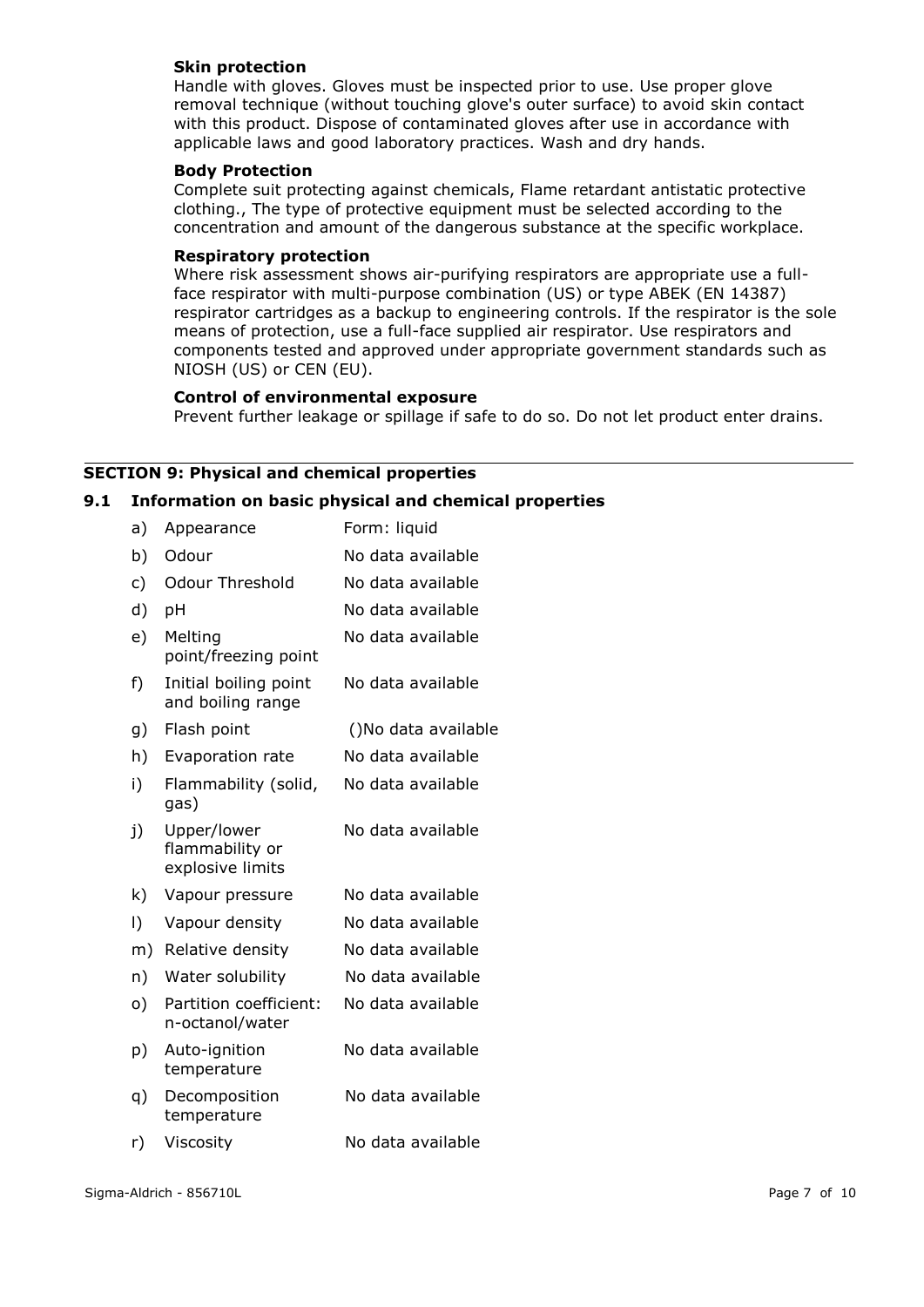- s) Explosive properties No data available
- t) Oxidizing properties No data available
- **9.2 Other safety information** No data available

#### **SECTION 10: Stability and reactivity**

#### **10.1 Reactivity** No data available

- **10.2 Chemical stability** Stable under recommended storage conditions.
- **10.3 Possibility of hazardous reactions** No data available
- **10.4 Conditions to avoid** Heat, flames and sparks.
- **10.5 Incompatible materials** Strong oxidizing agents
- **10.6 Hazardous decomposition products** Hazardous decomposition products formed under fire conditions. - Carbon oxides, Hydrogen chloride gas In the event of fire: see section 5

## **SECTION 11: Toxicological information**

#### **11.1 Information on toxicological effects**

**Acute toxicity** No data available

**Skin corrosion/irritation** No data available

**Serious eye damage/eye irritation** No data available

**Respiratory or skin sensitisation** No data available

**Germ cell mutagenicity** No data available

#### **Carcinogenicity**

- IARC: 2A Group 2A: Probably carcinogenic to humans (Methylene chloride)
- NTP: No component of this product present at levels greater than or equal to 0.1% is identified as a known or anticipated carcinogen by NTP.
- OSHA: No component of this product present at levels greater than or equal to 0.1% is on OSHA's list of regulated carcinogens.

#### **Reproductive toxicity**

No data available

**Specific target organ toxicity - single exposure** No data available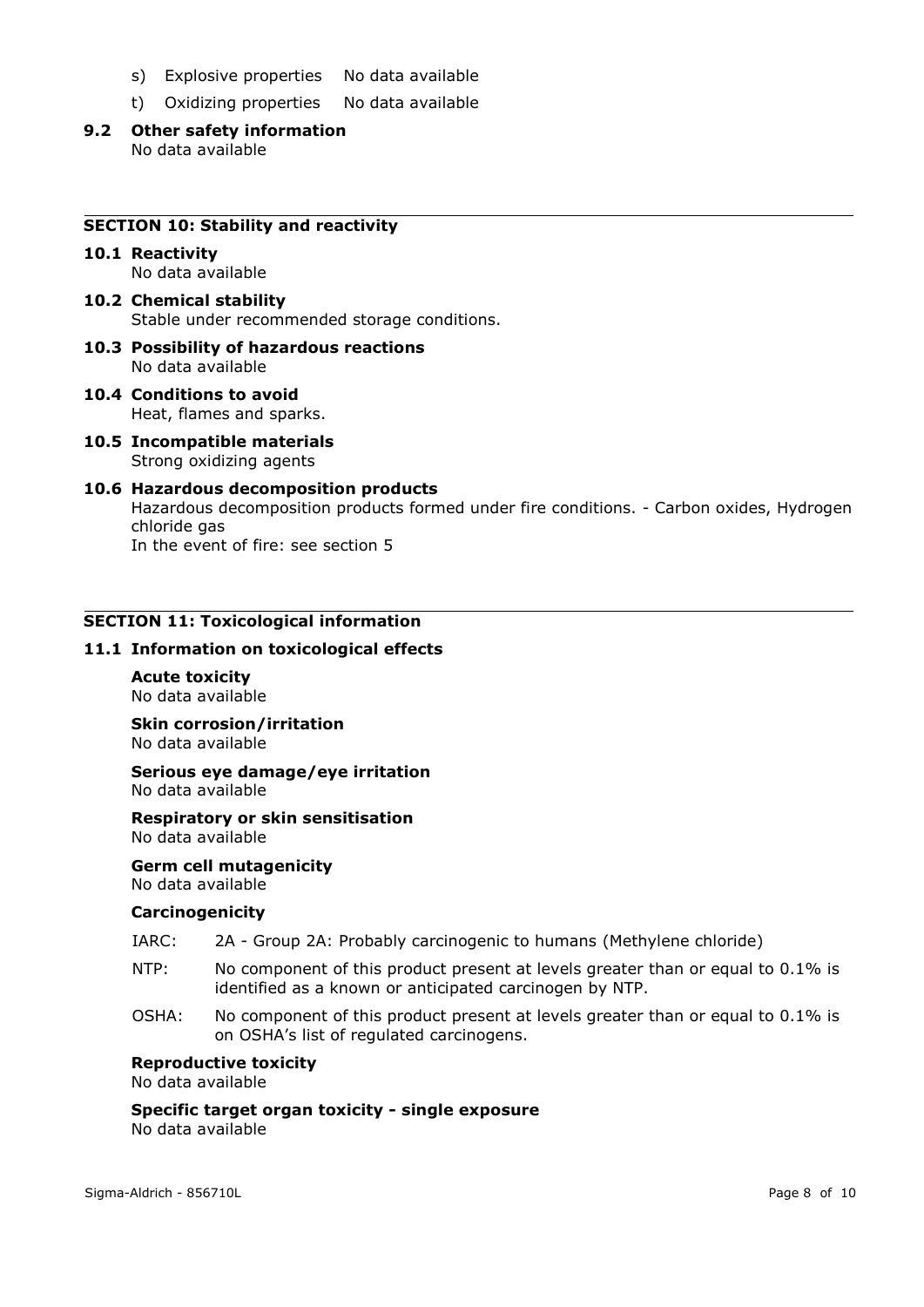#### **Specific target organ toxicity - repeated exposure** No data available

# **Aspiration hazard**

No data available

# **Additional Information**

RTECS: Not available

To the best of our knowledge, the chemical, physical, and toxicological properties have not been thoroughly investigated.

## **SECTION 12: Ecological information**

## **12.1 Toxicity**

No data available

- **12.2 Persistence and degradability** No data available
- **12.3 Bioaccumulative potential** No data available
- **12.4 Mobility in soil** No data available
- **12.5 Results of PBT and vPvB assessment** PBT/vPvB assessment not available as chemical safety assessment not required/not conducted
- **12.6 Other adverse effects** No data available

## **SECTION 13: Disposal considerations**

## **13.1 Waste treatment methods**

## **Product**

Offer surplus and non-recyclable solutions to a licensed disposal company. Burn in a chemical incinerator equipped with an afterburner and scrubber but exert extra care in igniting as this material is highly flammable.

## **Contaminated packaging**

Dispose of as unused product.

## **SECTION 14: Transport information**

## **DOT (US)**

UN number: 1992 Class: 3 (6.1) Packing group: II Proper shipping name: Flammable liquids, toxic, n.o.s. (Dichloromethane, Methanol) Reportable Quantity (RQ): 2002 lbs Poison Inhalation Hazard: No

## **IMDG**

UN number: 1992 Class: 3 (6.1) Packing group: II EMS-No: F-E, S-D Proper shipping name: FLAMMABLE LIQUID, TOXIC, N.O.S. (Dichloromethane, Methanol)

# **IATA**

Sigma-Aldrich - 856710L Page 9 of 10